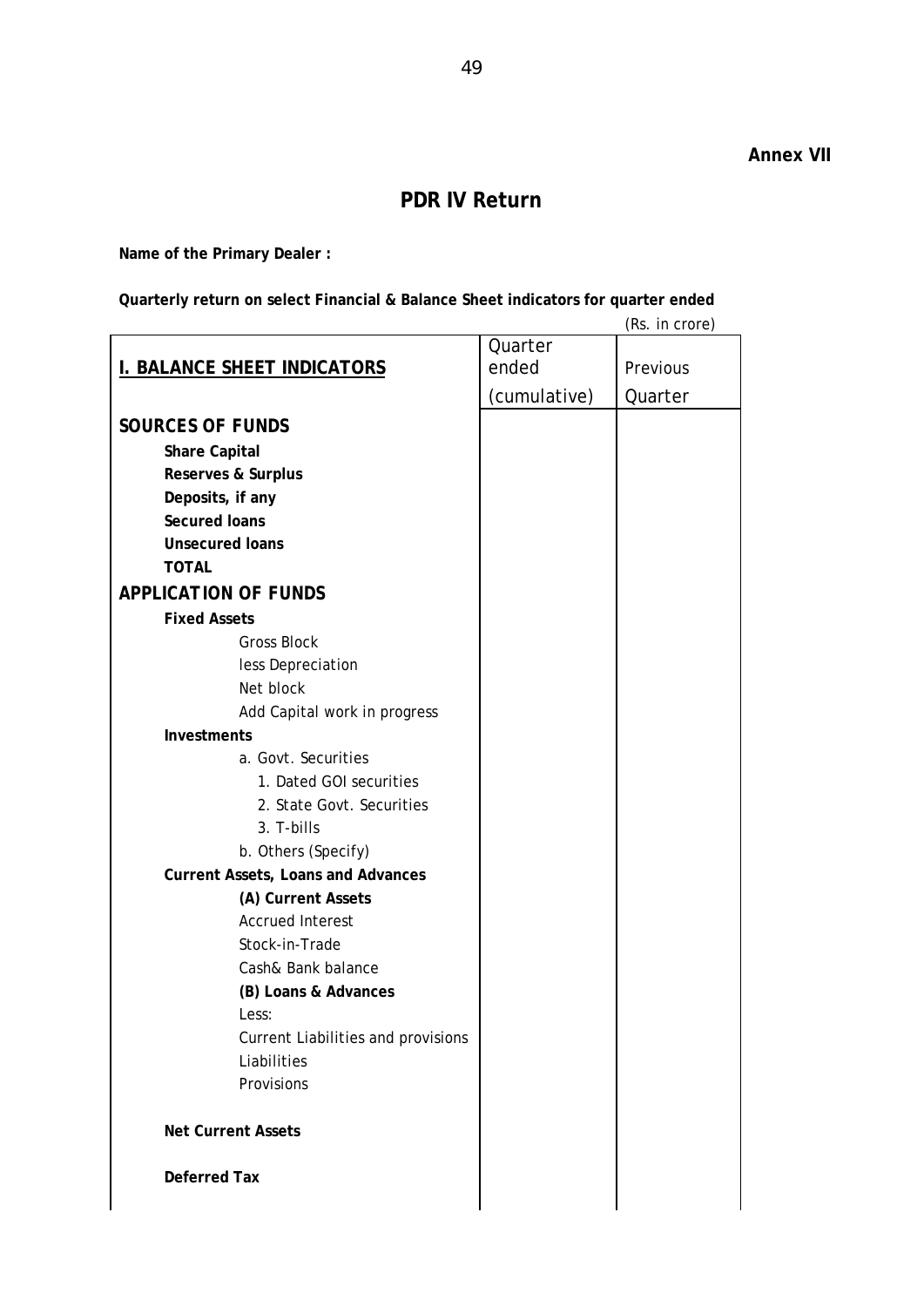| Miscellaneous Expenses not written off       |                  |          |
|----------------------------------------------|------------------|----------|
| Others (specify)                             |                  |          |
| <b>TOTAL</b>                                 |                  |          |
|                                              | Quarter<br>ended | Previous |
| <b>II. P&amp; L INDICATORS</b>               | (cumulative)     | Quarter  |
| <b>INCOME</b>                                |                  |          |
| Discount Income                              |                  |          |
| 1. G-secs                                    |                  |          |
| 2. Others                                    |                  |          |
| Interest Income                              |                  |          |
| 1. G-secs                                    |                  |          |
| 2. Call/Term                                 |                  |          |
| 3. Repo                                      |                  |          |
| 4. Others                                    |                  |          |
| <b>Trading Profits</b>                       |                  |          |
| 1.G-secs                                     |                  |          |
| 2.0thers                                     |                  |          |
| Other Income                                 |                  |          |
| 1. G-secs                                    |                  |          |
| 2. Others (specify)                          |                  |          |
| <b>TOTAL INCOME</b>                          |                  |          |
| <b>EXPENDITURE</b>                           |                  |          |
| <b>Interest Expenses</b>                     |                  |          |
| 1. Call/Term                                 |                  |          |
| 2. Repo                                      |                  |          |
| 3. Borrowing from RBI                        |                  |          |
| 4. Others                                    |                  |          |
| <b>Operating Expenses</b>                    |                  |          |
| Establishment & Administrative Expenses      |                  |          |
| Provisions against doubtful assets           |                  |          |
| <b>Depreciation on Fixed Assets</b>          |                  |          |
| Other expenses (specify)                     |                  |          |
| <b>TOTAL EXPENDITURE</b>                     |                  |          |
| PROFIT BEFORE TAX                            |                  |          |
| Less provision for taxation and deferred tax |                  |          |
| PROFIT AFTER TAX                             |                  |          |
| <b>III. FINANCIAL INDICATORS</b>             |                  |          |
| <b>Certain Key Figures</b>                   |                  |          |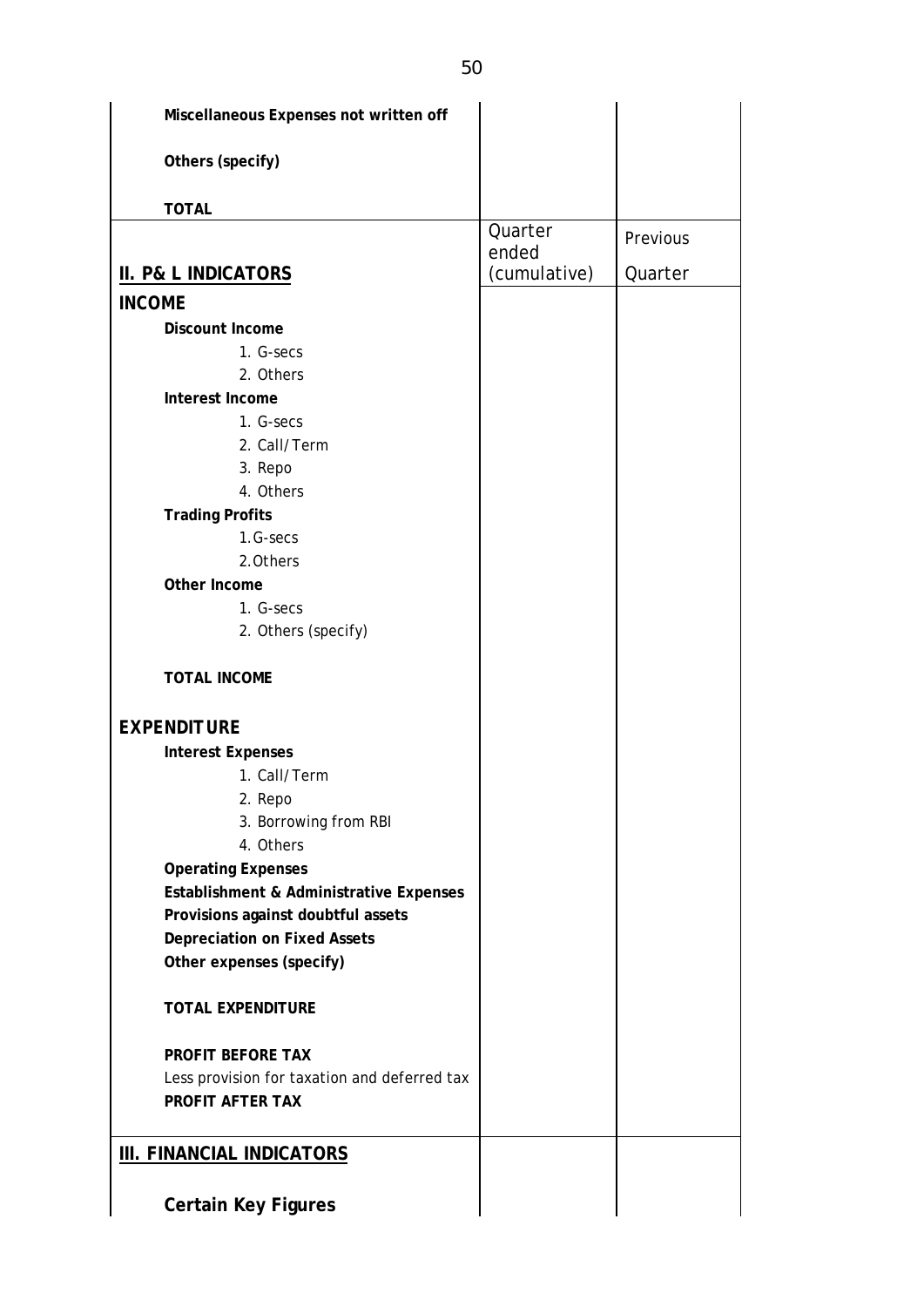Dividend paid/proposed Retained earnings Average Earning assets Average Non-earning assets Average total assets 1. Average dated G-secs (Central and State) 2. Average T-Bills 3. Other average assets **\*\*\*\*** Average Interest bearing liabilities 1. Call borrowing 2. Repo 3. Borrowing from RBI 4. Others Average yield on assets (Total interest income/Average Earning Assets) Average cost of funds (Total interest expended/Average interest bearing liabilities) Net interest income Non-interest income Non-interest expenditure Net total income  **Measures of Return Return on Assets**  Before tax (PBT/Ave.Total Assets) After tax (PAT/Ave.Total Assets)  **Return on average Equity**  Before tax (PBT/Ave.Equity) After tax (PAT/Ave.Equity)  **Return on Capital Employed**  Before tax (PBT/(Owners' Equity+Total Debt)) After Tax (PAT/(Owners' Equity+Total Debt))  **Net Margin Analysis** Net Margin (PAT/Total Income) Interest expenses/Total income  **IV. PERFORMANCE INDICATORS Quarter** ended (cumulative) **Previous Quarter**  NOF (Rs. in crore) CRAR (as %)